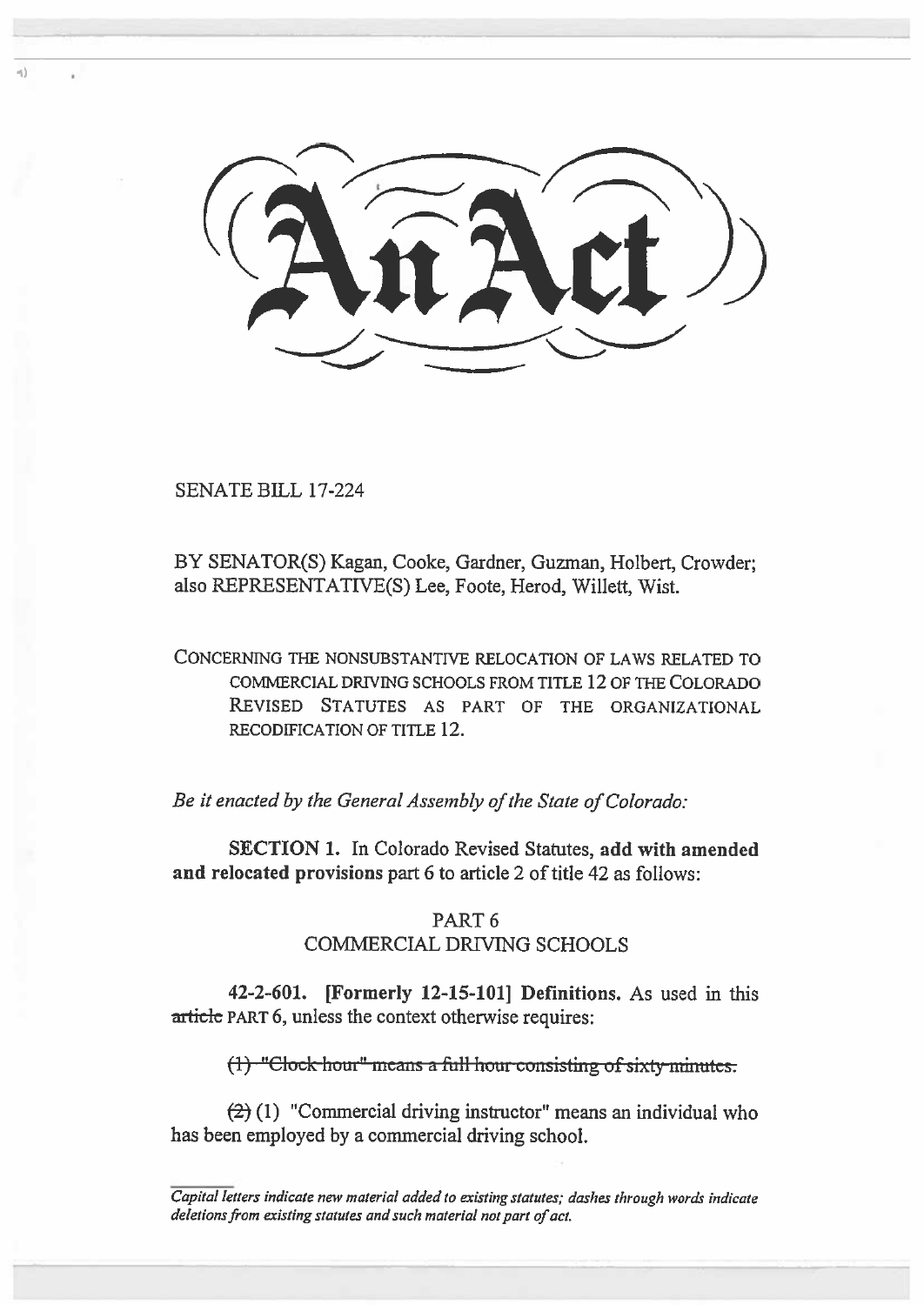$(3)$  (2) "Commercial driving school" means any business or any person who, for compensation, provides or offers to provide instruction in the operation of a motor vehicle, with the exceptions of secondary schools and institutions of higher education offering programs approved by the department of education and private occupational schools offering programs approved by the private occupational school division. Such THE term shall not include any motorcycle operator safety training program established pursuant to section  $43-5-502$ .  $C.R.S.$ 

 $(4)$  (3) "Department" means the department of revenue.

(5) "Laboratory-instruction" means an extension of classroom instruction which provides students with opportunities for traffic  $experiments under real and simulated conditions.$ 

 $(6)$ -Repealed.

42-2-602. [Formerly 12-15-114] Equipment of vehicles. (1) Every motor vehicle used by a commercial driving school in the conduct of its course of driver training shall be equipped as follows:

(a) The vehicle shall be equipped as provided in article 4 of THIS title  $42. \text{C.R.S.}$ 

(b) The vehicle shall be equipped with dual controls on the foot brake that will enable the commercial driving instructor to bring the car under control in case of emergency.

(c) The vehicle shall have an outside rear vision mirror on the commercial driving instructor's side of the vehicle.

(d) The vehicle shall be equipped with four-way emergency flashers.

 $(e)$ -(Deleted-by-amendment, L. 2003, p. 862, §-2, effective-August  $6, 2003.$ 

 $(f)$  (e) The vehicle shall be equipped with seat belts for the operator of the vehicle and for the commercial driving instructor.

PAGE 2-SENATE BILL 17-224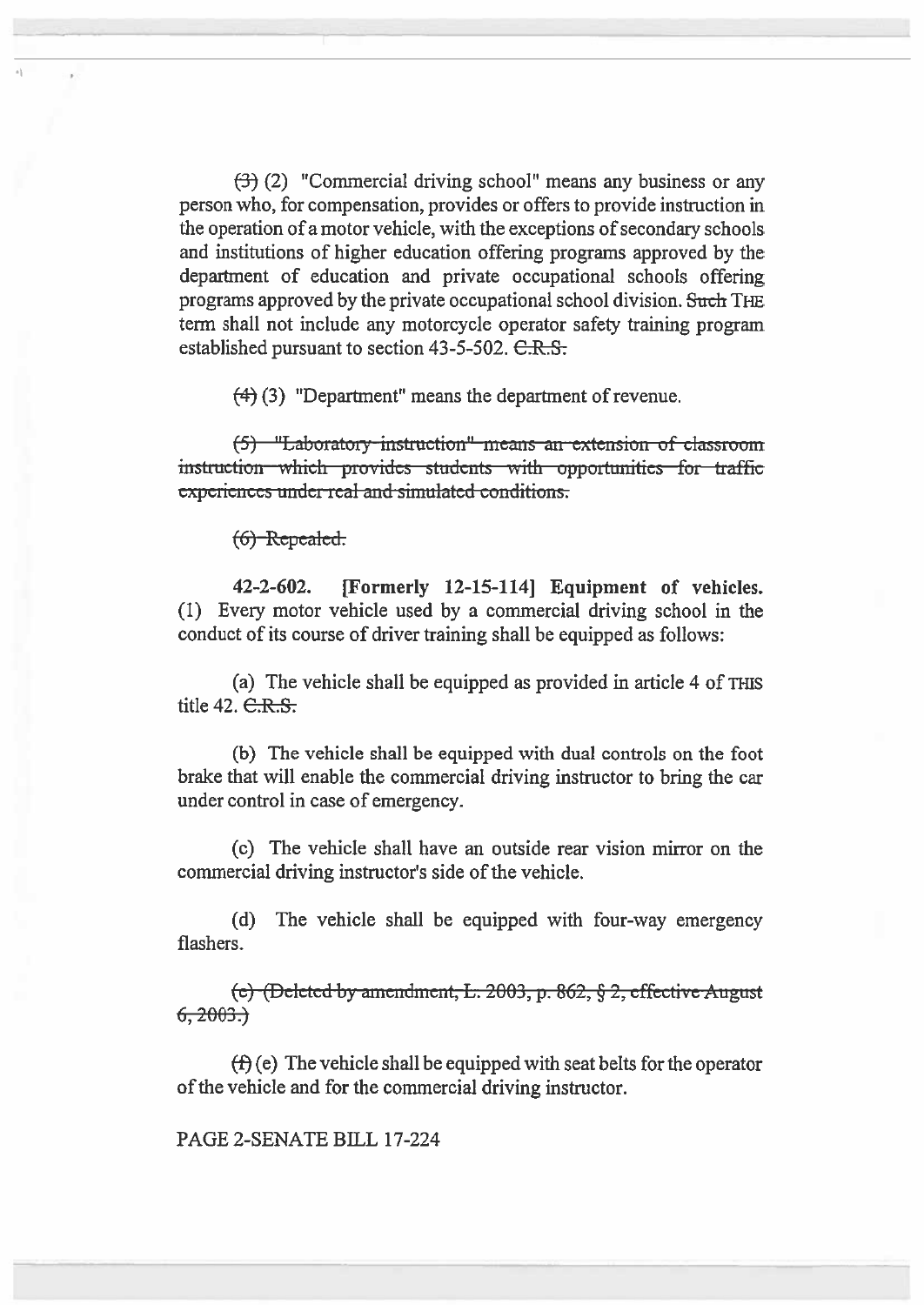42-2-603. [Formerly 12-15-116] Rules. (1) The department is authorized to promulgate such rules and regulations AS necessary to carry out the provisions of this article **PART** 6.

(2) Specifically, the department shall have power to adopt rules and regulations upon the following matters:

(a) Prescribe the content of courses of instruction;

(b) Prescribe the type of equipment to be used in said courses of instruction;

(c) Prescribe records to be kept by a commercial driving school;

(d) Prescribe the form of contracts and agreements used by commercial driving schools.

(3) In adopting such THE rules, and regulations the department shall use the guidelines concerning commercial driving schools promulgated by the United States department of transportation.

(4) Rules and regulations adopted pursuant to this section shall be adopted in accordance with section  $24-4-103$ .  $C.R.S.$ 

**42-2-604. [Formerly 12-15-120] Violations - penalty.** Any person who violates any of the provisions of this article PART 6 is guilty of a misdemeanor and, upon conviction thereof, shall be punished by a fine of not more than five hundred dollars, or by imprisonment in the county jail for not more than thirty days, or by both such fine and imprisonment.

**SECTION** 2. In Colorado Revised Statutes, 10-4-632, **amend** (2),  $(3)$ , and  $(6)(a)(I)$  as follows:

**10-4-632. Reduction in rates for drivers aged fifty-five years or older who complete driver's education course - legislative declaration.**  (2) All rates, rating schedules, and rating manuals for liability and collision coverages of a motor vehicle insurance policy submitted to or filed with the commissioner under this part 6 shall provide for an appropriate reduction in premium charges based on justifiable data when the vehicle is a covered vehicle and when the principal operator is fifty-five years of age or older

PAGE 3-SENATE BILL 17-224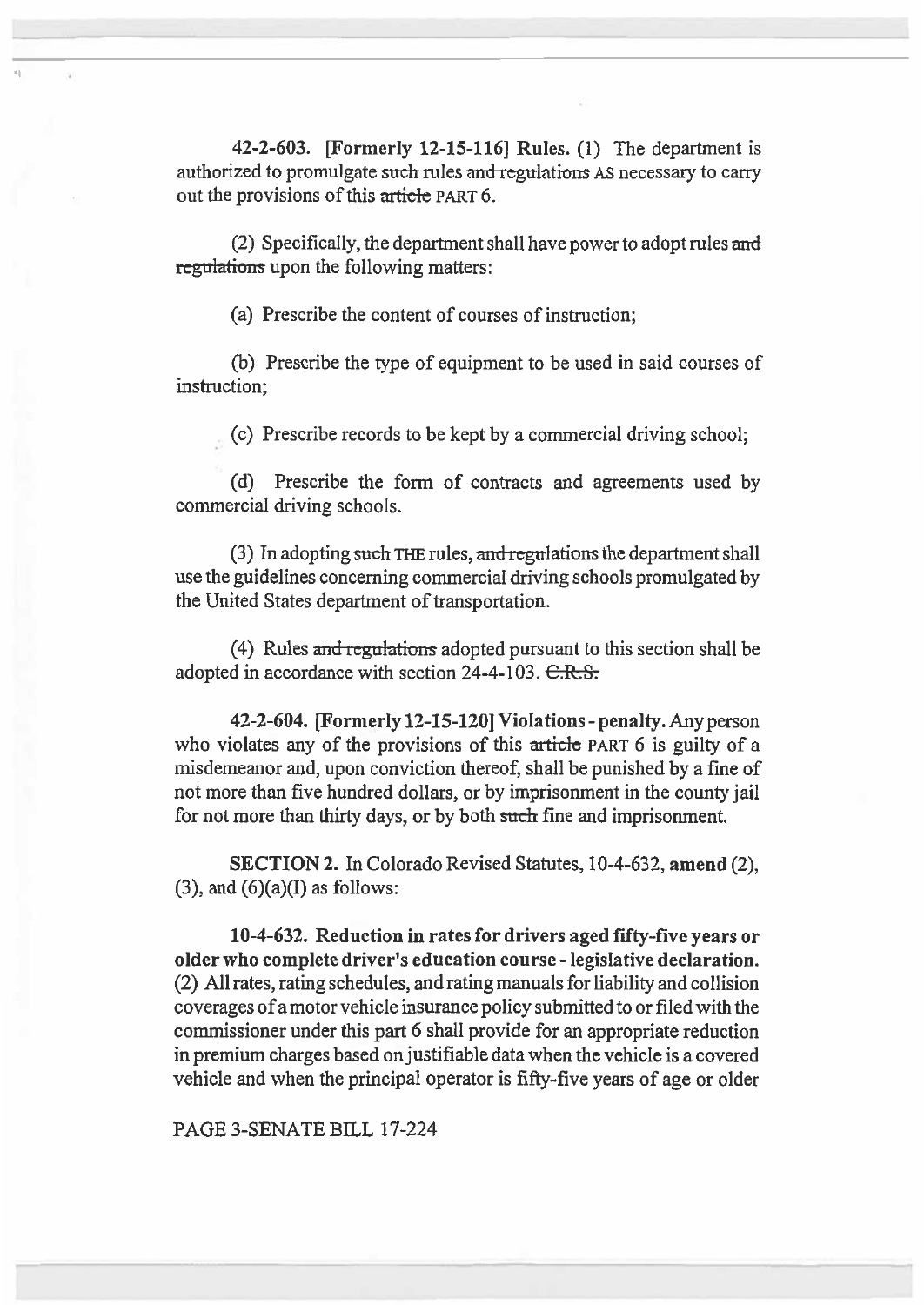and has successfully completed a driver's education course taught by a driving school regulated pursuant to article 15 of title 12, C.R.S., PART 6 OF ARTICLE 2 OF TITLE 42 or by a nonprofit corporation subject to articles 121 to 137 of title 7,  $C.R.S.,$  if such course has been preapproved by the department of revenue. Any discount used by an insurer shall be presumed appropriate unless credible data demonstrates otherwise. Insurers shall provide the commissioner with data reflecting the claims experience of drivers who have received reductions in premium charges compared with the claims experience of drivers who have not received such reductions.

(3) Each person who successfully completes a driver's education course taught by a commercial driving school regulated pursuant to article 15 of title 12, C.R.S., PART 6 OF ARTICLE 2 OF TITLE 42 shall be issued a certificate by the commercial driving school offering the course, which certificate shall be evidence of qualification for the premium discount required by this section.

(6) An insured may renew qualification for the discount provided by this section by:

(a) (I) Retaking a driver's education course taught by a commercial driving school regulated pursuant to article 15 of title 12, C.R.S. PART 6 OF ARTICLE 2 OF TITLE 42; or

**SECTION 3.** In Colorado Revised Statutes, 24-35-101, **amend**  (1)(c) as follows:

**24-35-101. Functions of department of revenue.** (1) There is hereby created the department of revenue, the functions of which are the collection of the following:

(c) Taxes levied and the license fees imposed by the provisions of part I of article 6 and articic 15 of title 12, title 42, and part 2 **of article** 5 of title 43, C.R.S., and the administration and enforcement **of said**  provisions;

**SECTION 4. Repeal of relocated provisions in this act. In Colorado Revised** Statutes, **repeal article** 15 of title 12.

**SECTION 5. Act subject to petition - effective date.** This act

PAGE 4-SENATE **BILL** 17-224